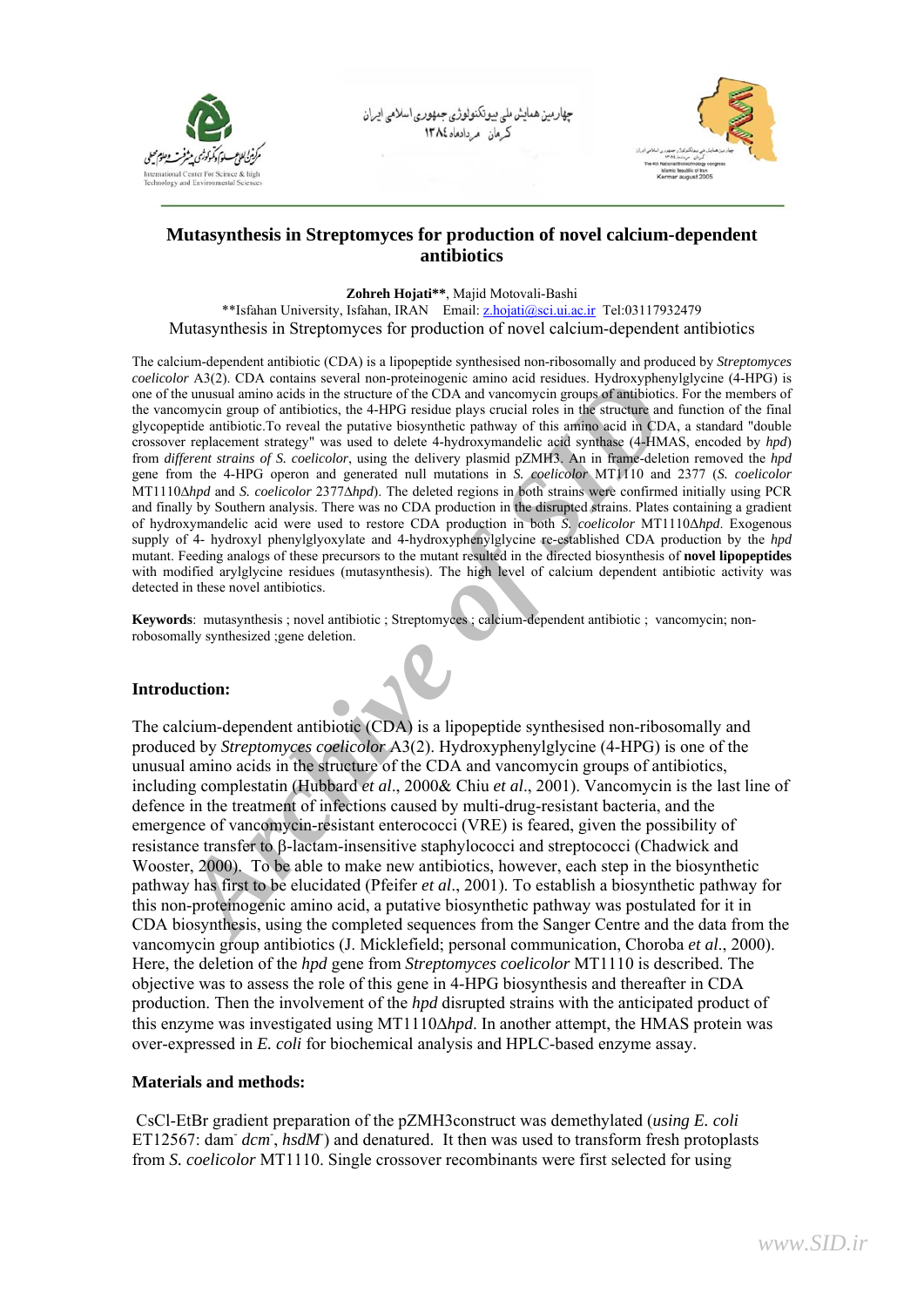



hygromycin, spores from the recombinant colonies were then plated on R5 (without antibiotic selection), for isolating the disrupted strain from its parental strain, (where replica plating was used). Twenty-four "double crossover" recombinants were initially screened using PCR-based assay. To further confirm the deletion in MT1110Δ*hpd*, Southern hybridisation analysis was carried out using the  $\alpha$ <sup>32</sup>P dCTP labelled 'hpd-AB' fragment as a probe and chromosomal DNA cut with *Pst*I. CDA bioassays were carried out using spores of wild type MT1110 and the disrupted strains.

## **Results and Discussion:**

**As and Discussion:**<br> **Alta Confidential Control** and *Controllative hpd* operator which the *APMG* compless the first position in<br>
thes a putative glycolate oxidase) and *amt.* hpd occupies the first position in<br>
lanking The putative *hpd* operon for the biosynthesis of the 4-HPG contains three genes *hpd glo* (encodes a putative glycolate oxidase) and *amt*. *hpd* occupies the first position in the operon. Two flanking regions were chosen to make a suitable cassette for this deletion, hpd-A and hpd-B. The cosmid 6E4 was subjected to digestion with *Pst*I to obtain the 2.38 kb hpd-B fragment. For the initial cloning, the pBluescript vector was used. In pZHB the hpd-B is located in the desired orientation as illustrated by restriction digestion with *Kpn*I and and *Bgl*II. To obtain the hpd-A (flanking the other side of the *hpd* gene) cosmid E63 was used as a template for PCR amplification of the desired region. PCR primers were designed to allow the creation of a *Bgl*II and *Xba*I sites in the hpd-A fragment The 2.1 kb amplified hpd-A fragment was digested with *Bgl*II and *Xba*I, gel purified and cloned into pZHB, creating pZHAB( Figure 1). This construct subsequently was lifted out from pBs and **ligated into a suitable** *Streptomyces* **non-replicative vector (pMAH), resulting pZMH3.** The Southern Analysis results confirmed the existence of the *hpd* deletion in the MT1110 chromosome (Figure 2). The pattern expected was a 2.5 kb band in *S. coelicolor* MT1110 and 2377 wild type and 4.8 kb in successful deletants, due to the loss of one *PstI* site inside of the *hpd* gene. A 0.7 kb band also is seen in both wild type and disrupted strains, since it is a *Pst*I fragment inside the hpd-B. The CDA bioassay results showed no CDA production in *S. coelicolor* MT1110Δ*hpd*. Exogenous supply of 4- hydroxyl phenylglyoxylate and 4- hydroxyphenylglycine re-established CDA production by the *hpd* mutant. Feeding analogs of these precursors to the mutant resulted in the directed biosynthesis of **novel lipopeptides** with modified arylglycine residues (mutasynthesis). The high level of calcium dependent antibiotic activity was detected in these novel antibiotics.

#### **References:**

 **Chadwick, P. R. & Wooster, S. L. (2000).** Glycopeptide resistance in Staphylococcus aureus. *Journal of Infection* **40**, 211-217.

 **Chiu, H.-T., Hubbard, B. K., Shah, A. N., Eide, J., Fredenburg, R. A.,** 

**Walsh, C. T. & Khosla, C. (2001).** Molecular cloning and sequence analysis of the complestatin biosynthetic gene cluster. *Proceedings of the National Academy of Sciences of the United States of America* **98***,* 8548-8553.

 **Choroba, O. W., Williams, D. H. & Spencer, J. B. (2000).** Biosynthesis of the vancomycin group of antibiotics: Involvement of an unusual dioxygenase in the pathway to (S)-4- hydroxyphenylglycine. *Journal of the American Chemical Society* **122**, 5389-5390.

 **Hubbard, B. K., Thomas, M. G. & Walsh, C. T. (2000).** Biosynthesis of p hydroxyphenylglycine, a nonproteinogenic amino acid constituent of peptide antibiotics. *Chemistry & Biology* **7**, 931-942.

 **Pfeifer, V., Nicholson, G. J., Ries, J., Recktenwald, J., Schefer, A. B., Shawky, R. M., Schroder, J., Wohlleben, W. & Pelzer, S. (2001).** A polyketide synthase in glycopeptide biosynthesis - The biosynthesis of the non-proteinogenic amino acid (S)-3,5- dihydroxyphenylglycine. *Journal of Biological Chemistry* **276**, 38370-38377.